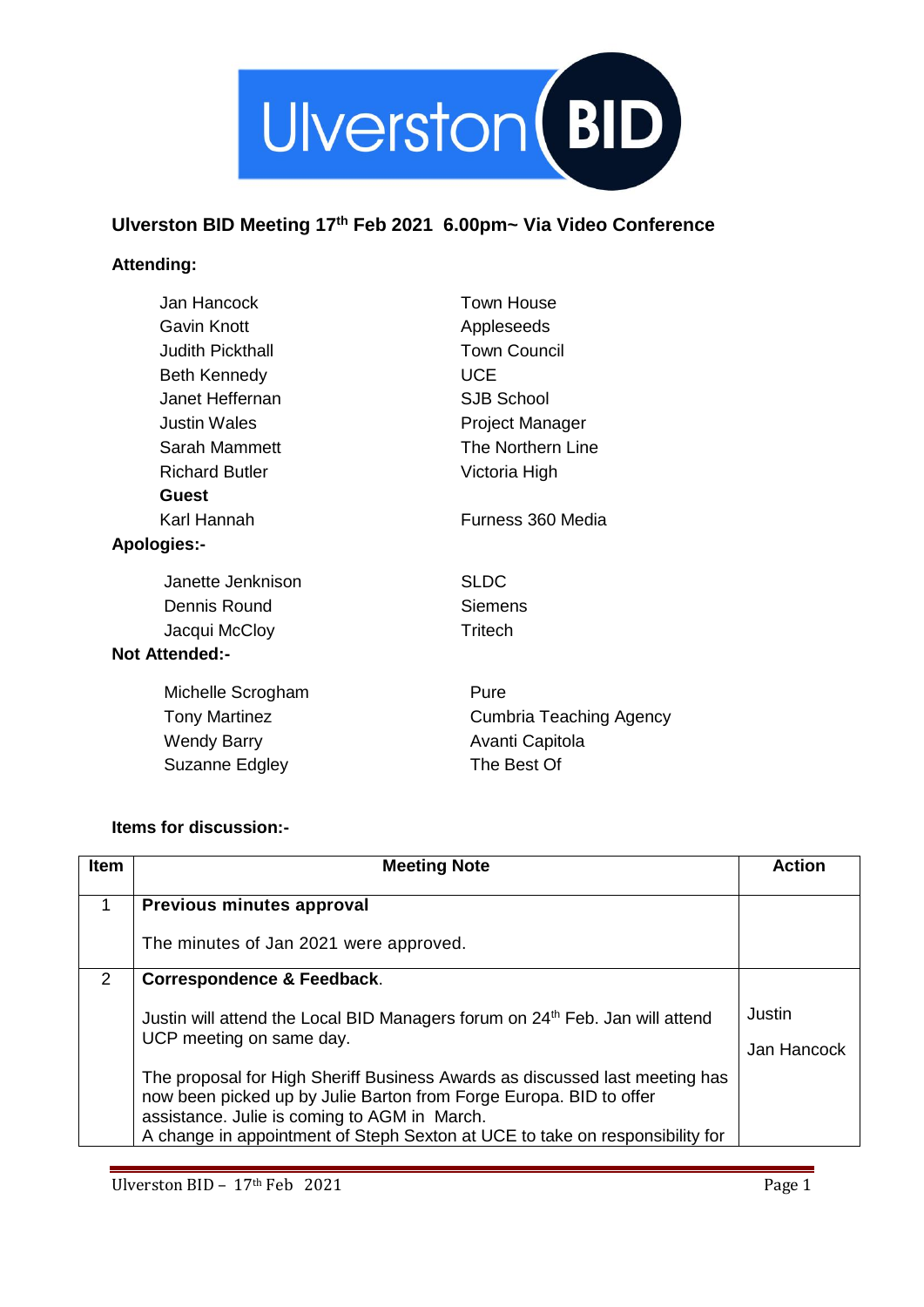|   | the development of the Ulverston markets has identified some essential<br>training for Market Administration. An application for funds to support this role<br>with UCE would be welcomed by the BID. Forecast to be ~£1250. Beth to<br>submit.                                                                                                                                                                                                                                                                                                                                                                                                                                                                | <b>Beth</b> |
|---|----------------------------------------------------------------------------------------------------------------------------------------------------------------------------------------------------------------------------------------------------------------------------------------------------------------------------------------------------------------------------------------------------------------------------------------------------------------------------------------------------------------------------------------------------------------------------------------------------------------------------------------------------------------------------------------------------------------|-------------|
|   | The group British BID has written to Robert Jenrick (MP) regarding the<br>approach being envisaged for permitted development rights for town centres<br>which includes a blanket approach from central government. The letter<br>expresses concern that local control is being ignored. (We are not at present<br>subscribed to British BID – one for the future Board to decide).                                                                                                                                                                                                                                                                                                                             |             |
|   | GSK has confirmed their intention to quit the Ulverston site.<br>A new planned development by a company called Lakes BioScience Ltd is<br>now being proposed on the existing site car park. The facility will be a<br>biopharmaceutical monoclonal antibody manufacturing and process<br>development factory. BID to offer full verbal support to Pat McIver & Derek<br>Willison-Parry for this venture.                                                                                                                                                                                                                                                                                                       | Jan Hancock |
|   | The BID Board confirmed they would not continue with the Loyal Free sales<br>initiative programme on completion of this current contract phase.                                                                                                                                                                                                                                                                                                                                                                                                                                                                                                                                                                |             |
| 3 | <b>Presentation</b>                                                                                                                                                                                                                                                                                                                                                                                                                                                                                                                                                                                                                                                                                            |             |
|   | Presentation from 360 Media Tours was completed from Karl Hannah.<br>The proposal was outlined in the Jan 21 meeting with the BID funding the<br>initial 3D walk through viewing for 50 shops and other venues. Some<br>commercial commitment from individuals for buy in and further development<br>would be necessary.<br>The scheme has been in operation in Squirrel for approx. 11 weeks. Some<br>success reported with ~2500 visits from potential customers. How many<br>turned into sales and what impact on business was unknown. The scheme<br>obviously relies on on-line sales potential but is more geared to a showcase<br>of what is on offer and for brand awareness not specific stock items. |             |
|   | The availability of the tour can be accessed through Google street view.<br>Access from mobiles was not fully confirmed at the meeting. The tags<br>identifying specific messages are from the individual trader and can be<br>changed at any time through 360 Tours.<br>Some feedback on possible interest & uptake from traders is required &<br>Justin to source. This 360 pitch may be a fit for better visibility for the town's                                                                                                                                                                                                                                                                          | Justin.     |
|   | overall services (rather than individual businesses) and act as a viewing<br>platform.<br>The decision would be part of the 2021 new Board when established.                                                                                                                                                                                                                                                                                                                                                                                                                                                                                                                                                   |             |
| 4 | <b>AGM</b>                                                                                                                                                                                                                                                                                                                                                                                                                                                                                                                                                                                                                                                                                                     |             |
|   |                                                                                                                                                                                                                                                                                                                                                                                                                                                                                                                                                                                                                                                                                                                |             |
|   | Fixed for 17 <sup>th</sup> March on Zoom with link to be issued by Justin                                                                                                                                                                                                                                                                                                                                                                                                                                                                                                                                                                                                                                      | Justin      |